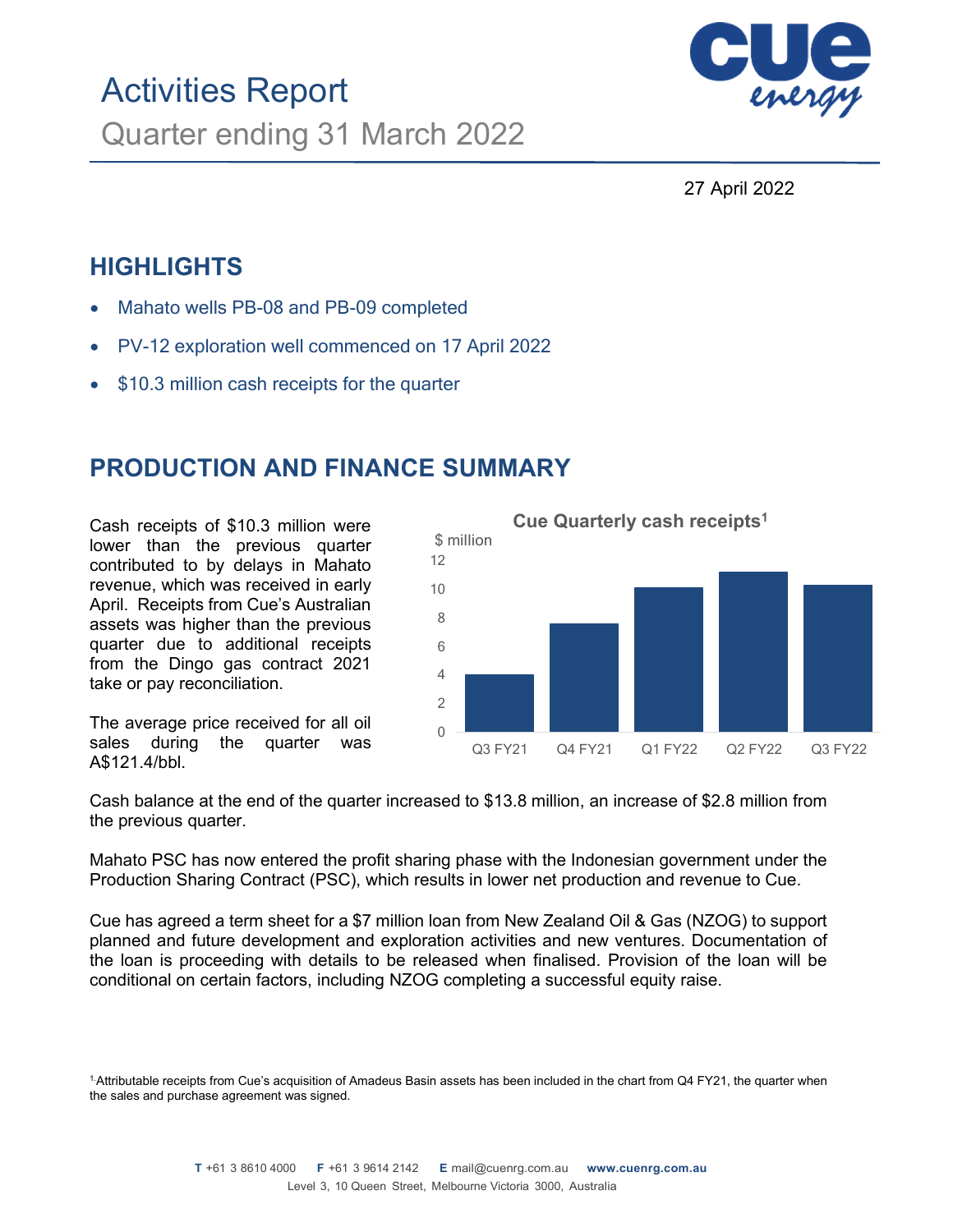

|                              |                      |     |            | <b>Q3 FY2022</b> | <b>Q2 FY2022</b> |
|------------------------------|----------------------|-----|------------|------------------|------------------|
| <b>Australia</b>             | <b>Production</b>    | Gas | PJ         | 0.37             | 0.35             |
|                              |                      | Oil | bbl        | 2,737            | 3,055            |
|                              | <b>Cash Receipts</b> |     | \$ million | 2.5              | 1.9              |
| <b>Indonesia</b>             |                      |     |            |                  |                  |
| Sampang<br><b>PSC</b>        | <b>Production</b>    | Gas | mmcf       | 304              | 352              |
|                              |                      | Oil | bbl        | 548              | 660              |
|                              | <b>Cash Receipts</b> |     | \$ million | 3.2              | 3.2              |
| <b>Mahato</b><br><b>PSC</b>  | <b>Production</b>    | Oil | bbl        | 26,256           | 42,820           |
|                              | <b>Cash Receipts</b> |     | \$ million | 1.7              | 3.8              |
| <b>New</b><br><b>Zealand</b> | <b>Production</b>    | Oil | bbl        | 18,170           | 19,785           |
|                              | <b>Cash Receipts</b> |     | \$ million | 2.9              | 2.4              |
|                              | <b>Closing Cash</b>  |     | \$ million | 13.80            | 10.99            |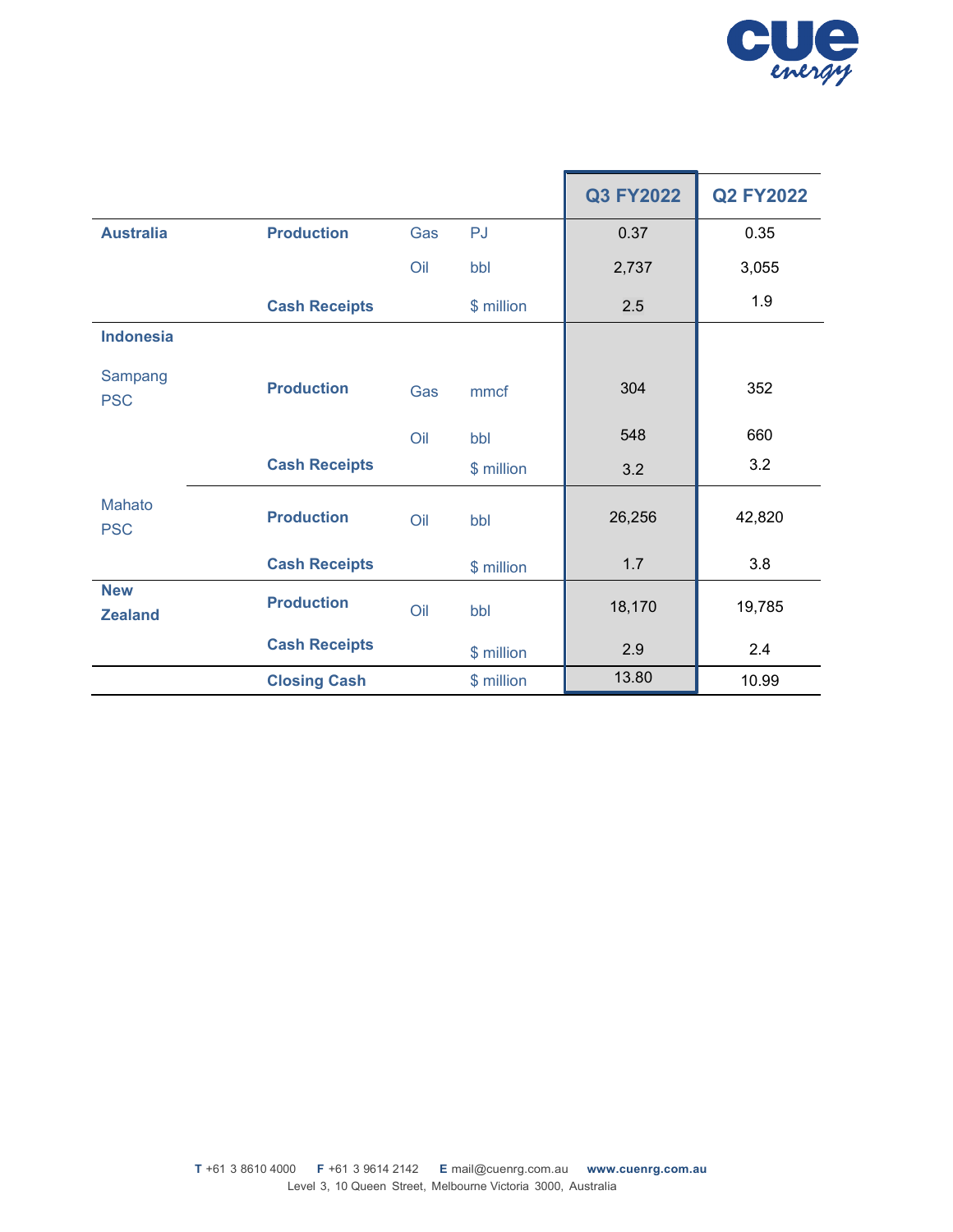

# **PRODUCTION AND DEVELOPMENT**

## **AUSTRALIA**

**Cue Interests Mereenie** [OL4 & OL5]: 7.5% **Palm Valley** [OL3]: 15% **Dingo** [L7]: 15% **Operator:** Central Petroleum Limited

Production from the Mereenie and Palm Valley fields was steady through the quarter and in-line with expectations. Gas demand from Dingo was strong through the quarter and the field delivered reliably.

Equipment delays to the coiled tubing campaign at Mereenie have meant that the campaign will be conducted through the current quarter.

Planning approvals for the Palm Valley 12 (PV-12) exploration well ('Deep') and appraisal (sidetrack) were finalised. The Ensign 963 rig was mobilised to the Palm

#### AMADEUS BASIN LOCATION MAP - AUSTRALIA



Valley site and rig up commenced ahead of the drilling of the PV-12 well, which commenced on 17 April 2022 and is expected to continue through the current quarter. The timing of mobilisation to site was affected by the severe flooding recently experienced in Australia.

## **INDONESIA**

### **SAMPANG PSC**

**Cue Interest:** 15% (Cue Sampang Pty Ltd) **Operator:** Medco Energi Sampang Pty Ltd

Gas production from the Sampang PSC continued to perform well, with fluctuations due to demand.

Progress on Paus Biru commercial agreements and approvals required prior to the joint venture making a Final Investment Decision (FID) continued with gas buyers and the Indonesian Government. These activities are expected to be complete by mid-2022, with FID to follow.

The joint venture continues to review other opportunities within the PSC, including the historical Jeruk oil discovery.

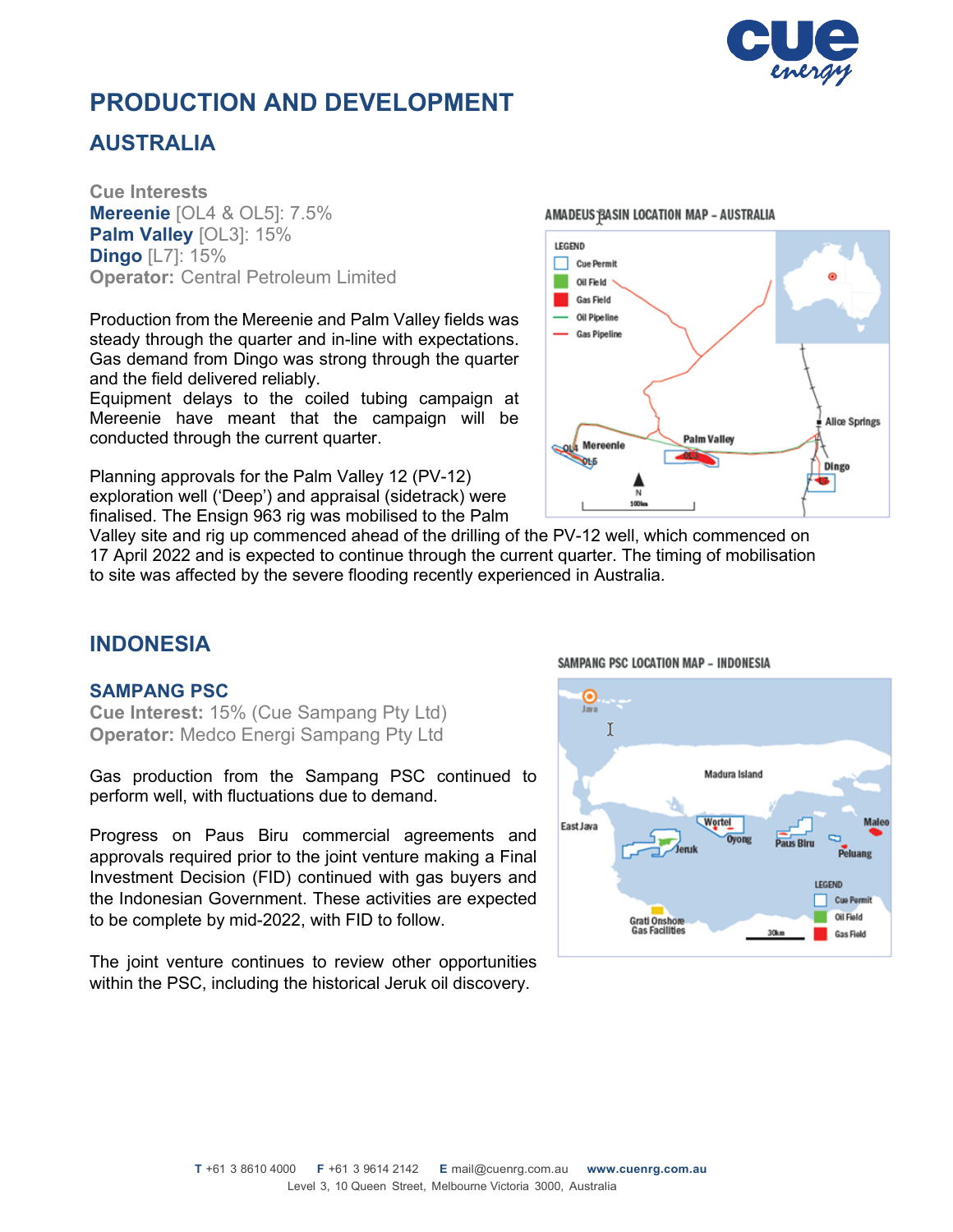

#### **MAHATO PSC**

**Cue Interest:** 12.5% (Cue Mahato Pty Ltd) **Operator**: Texcal Mahato EP Ltd

At the end of the quarter PB field production was approximately 4,800 bopd. During the quarter, PB-08 and PB-09 wells were drilled and started producing.

Late in the quarter, oil production from the PB-08 well, which is on the flank of the field, declined and was ceased with the well converted to a water injection well. PB-09 was completed as an oil producer in the Bekasap C sand during March and ended the quarter producing 400 bopd.





Cash receipts received during the quarter were \$1.7 million, a reduction on the previous quarter, due to revenue being delayed and received after the end of the quarter and repayment of a 2021 overlifting.

Due to the success of the PB field, costs for the initial development of the field have now been recovered under the Production Sharing Contract (PSC) and a higher portion of production will be allocated to the Government of Indonesia.

The operator is seeking government approval to continue development drilling, above the previously expected 4 more production wells, to further develop and increase production from the PB field. PB-10 is the next planned well and is expected to commence during the current quarter

Planning for further exploration in the PSC is continuing with timing dependent of PB field development drilling.

## **NEW ZEALAND**

#### **PMP 38160**

**Cue Interest:** 5% (Cue Taranaki Pty Ltd) **Operator:** OMV New Zealand Limited

TARANAKI PENINSULA LOCATION MAP - NEW ZEALAND



Maari quarterly production was lower than the previous quarter due to a 10 Day planned maintenance shutdown during February. The shutdown allowed critical tasks to be successfully completed including preparations for the MR6a sand recovery unit.

March production averaged approximately 4500 bopd. One oil lifting and sale was undertaken during the quarter.

MR6a remained shut in for the quarter. Temporary desanding equipment to allow the well to flow and assess the

cause of the detected sand was installed during the maintenance shutdown and tested subsequent to the end of the quarter. Further assessment will be undertaken during the June quarter.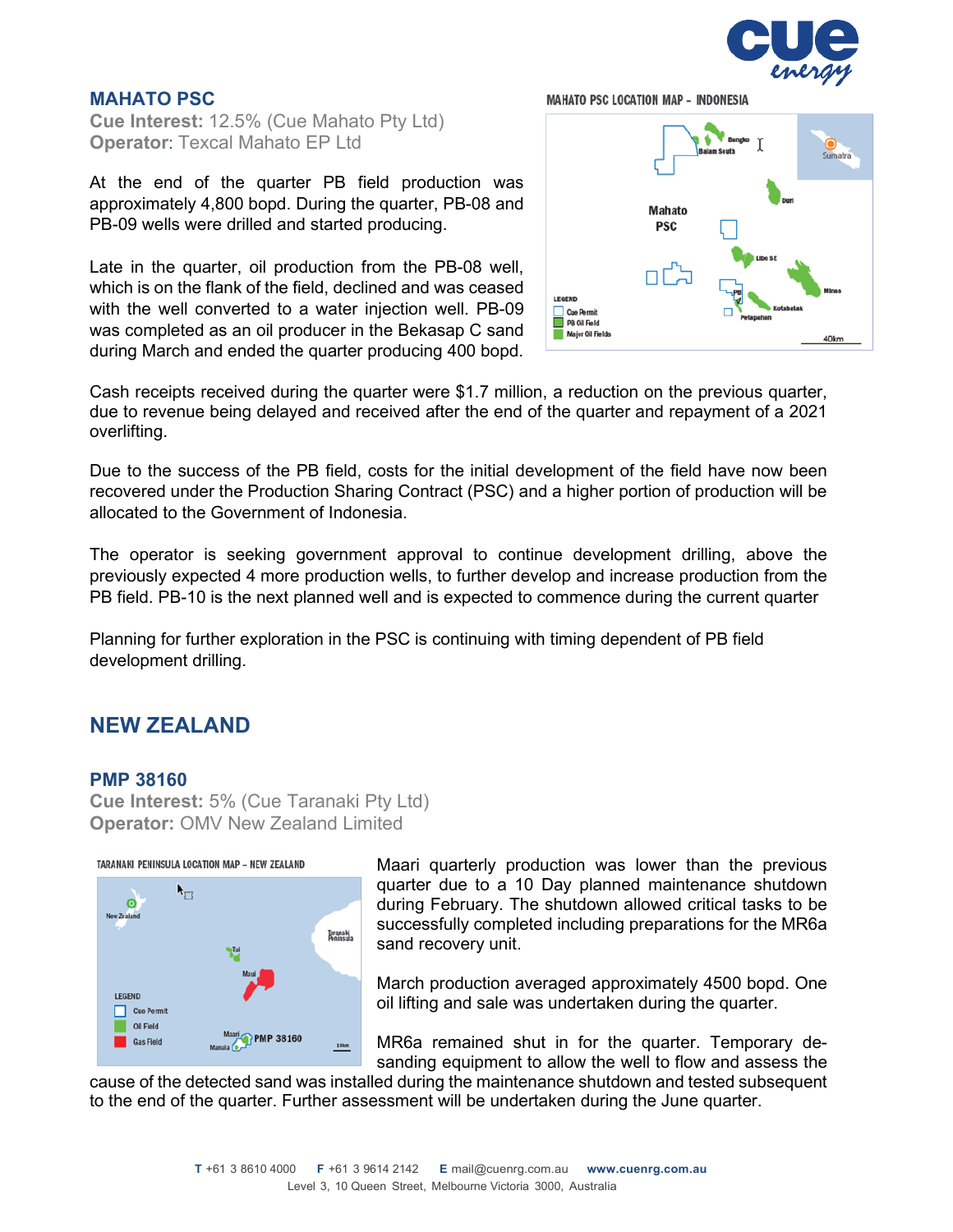

Regulatory approval processes for Jadestone Energy to acquire 69% operated working interest in Maari from OMV are continuing.

## **EXPLORATION**

## **AUSTRALIA**

#### **WA-389-P**

**Cue Interest:** 100% (Cue Exploration Pty Ltd) **Operator:** Cue Exploration Pty Ltd

Exploration permit WA-389-P expired in early April and has not been renewed by Cue. Final surrender documentation is currently being prepared.

### **INDONESIA**

#### **Mahakam Hilir PSC**

**Cue Interest:** 100% (Cue Mahakam Hilir Pty Ltd and Cue Kalimantan Pte Ltd) **Operator**: Cue Kalimantan Pte Ltd

Processes are underway for surrendering the permit, which expired in April 2021. The timing of finalisation of the PSC surrender relies on Indonesian Government processes and is uncertain.

#### **For and on behalf of the Board**

Matthew Boyall CEO

Any queries regarding this announcement should be directed to the Company on +61 3 8610 4000 or email mail@cuenrg.com.au.

All references to dollars, cents or \$ in this announcement are to Australian currency, unless otherwise stated.

*Various statements in this report constitute statements relating to intentions, future acts, and events. Such statements are generally classified as forward-looking statements and involve unknown risks, expectations, uncertainties, and other important factors that could cause those future acts, events and circumstances to differ from the way or manner in which they are expressly or impliedly portrayed herein.* 

*Some of the more important of these risks, expectations and uncertainties are pricing and production levels from the properties in which the Company has interests and the extent of the recoverable reserves at those properties. In*  addition, the Company has a large number of exploration permits. Exploration for oil and gas is expensive, speculative, and subject to a wide range of risks. Individual investors should consider these matters in light of their personal *circumstances (including financial and taxation affairs) and seek professional advice from their accountant, lawyer, or other professional adviser as to the suitability for them of an investment in the Company.*